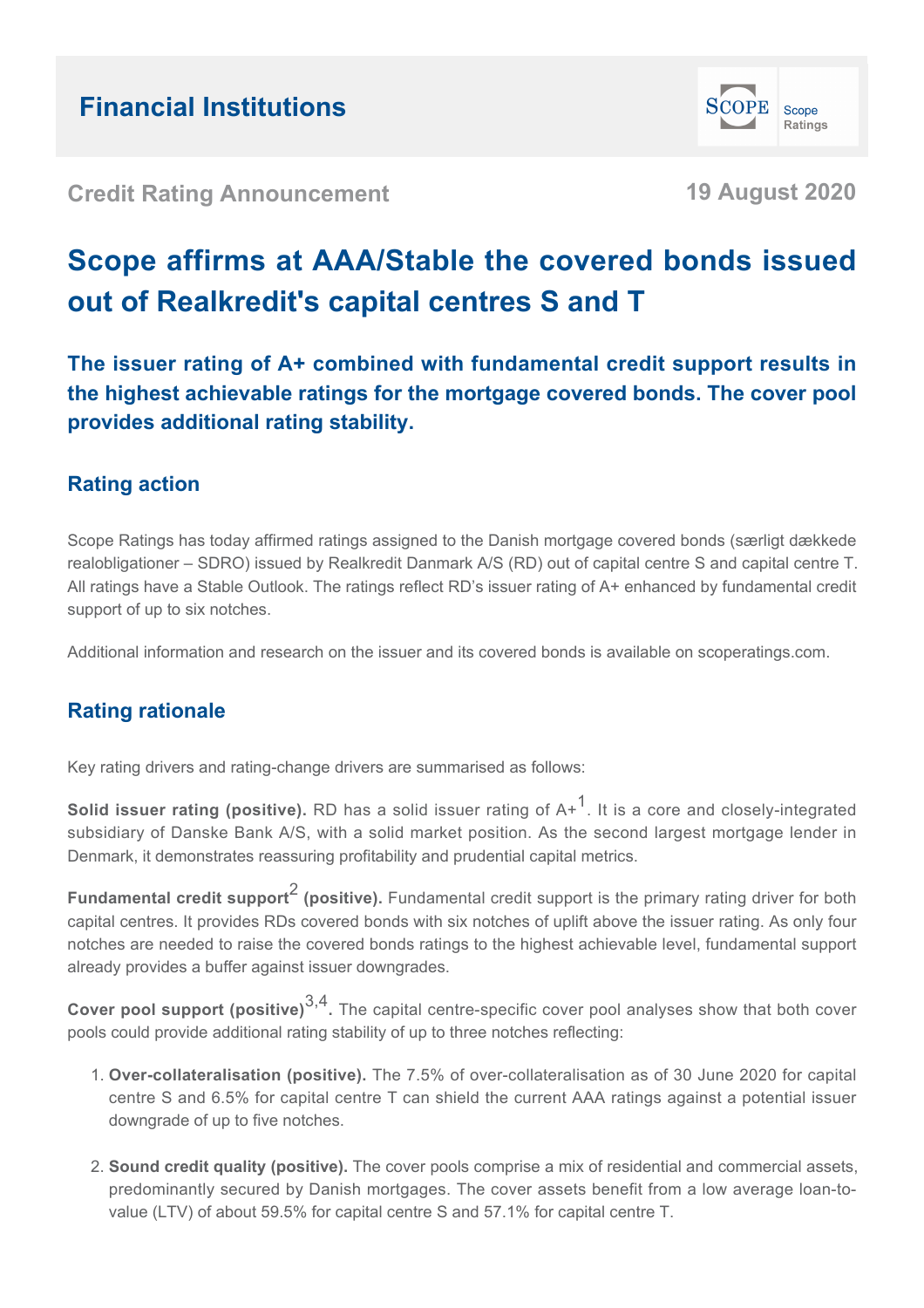**Market risks (positive).** Aided by the Danish balance principle, market risk (in particular asset-liability 3. mismatches) are almost fully eliminated.

## **Rating-change drivers**

Covered bond ratings could be downgraded upon a deterioration in: i) the issuer rating by six notches or more assuming unchanged credit quality of the cover pool; and/or ii) Scope's view on fundamental support factors relevant to the issuer and Danish mortgage covered bonds in general.

# **Transaction overview**

As of 30 June 2020, the DKK 298.3bn (up from DKK 274.7bn since our last review as of 31 March 2019) of cover assets under capital centre S provided 7.5% of over-collateralisation for DKK 277.6bn of covered bonds. For capital centre T, DKK 468.0bn (down from DKK 490.3bn) of cover assets provided 6.5% of overcollateralisation for DKK 439.3bn of covered bonds.

Both capital centres exhibit sound credit quality. They are highly granular, with 166,829 mortgage loans (down from 168,039) in capital centre S and 232,428 (down from 252,343) for capital centre T. The top 10 borrowers only account for 1.0% (down from 1.1%) in capital centre S and 1.7% (up from 1.6%) in capital centre T. Driven by size and granularity, the pools' other credit characteristics remain broadly stable, with only minor changes since our analysis of one year ago. Variations predominantly visible for capital centre T. For capital centre T, the weighted average loan-to-value (LTV) dropped by 3.7 percentage points to 57.1%, while it remained relatively stable at 59.5% (from 60.3%) for capital centre S.

The main difference between the two capital centres is the fixing of interest rates: 98.7% (from 97.7%) of mortgage loans in capital centre S are fixed for life. By contrast, all loans in capital centre T are floating-rate and reset loans, with most reset periods below five years. Also, the share of commercial loans in capital centre S is lower than in capital centre T. Mortgage loans with a residential purpose (including private rental residential, co-operative housing and subsidised housing) account for 89% (up from 88%) in capital centre S and 74% (up from 72%) in capital centre T.

Over-collateralisation is mainly needed to mitigate credit risks. Market risks are very contained and mainly result from the substitute assets held as minimum regulatory and voluntary over-collateralisation.

Only 0.2%of covered bonds in capital centre S and 1.0% in capital centre T are hard-bullet covered bonds. Potential asset-liability mismatches from the remaining hard-bullet bonds do not constitute a risk driver for either programme.

Further research on the issuer and a performance update on the bank's covered bonds is available on www.scoperatings.com or ScopeOne.

### **Quantitative analysis and assumptions**

Scope tested the programmes' rating stability upon an issuer downgrade by performing an asset analysis using the assumptions detailed below.

The cash flow analysis projected cover-pool defaults assuming a normal inverse distribution. The agency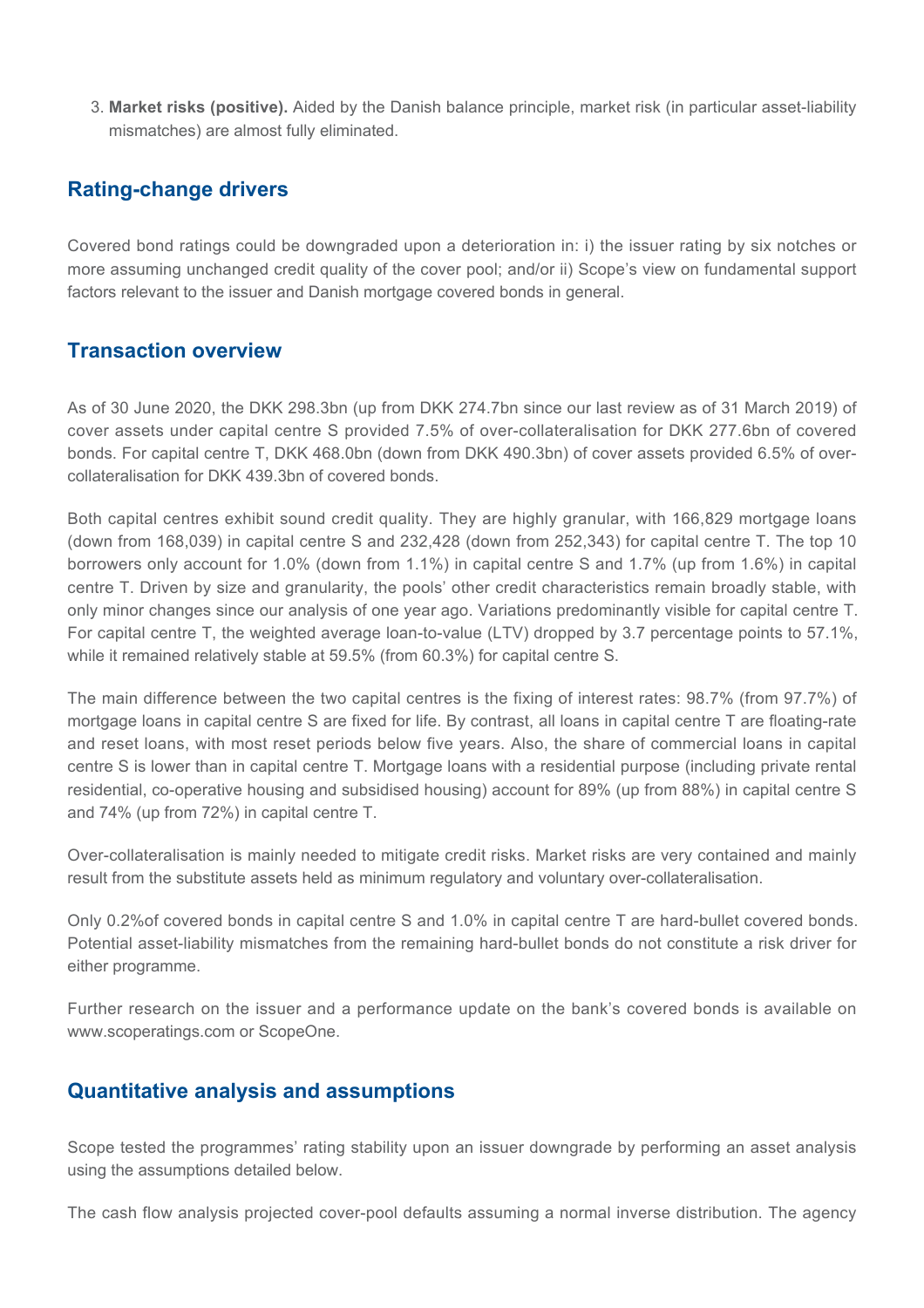derived an effective, weighted-average lifetime mean default rate of 3.9% for capital centre S (applying a cure rate of 50%), and 3.2% for T (cure rate of 50%), and a weighted-average coefficient of variation of 50% and 75%, respectively. Assumptions on the coefficient of variation for capital centre T incorporate a potential increase in borrower defaults if margins increased by up to 500bp – in case a covered bond's refinancing fails. These assumptions were based on credit performance data provided by the bank, in particular vintage and loss data, as well as benchmarking.

Scope also assumed asset-recovery rates ranging between 92.1% in the base and 74.7% in the stressed scenario for capital centre S, and between 64.7% and 77.1%, respectively, for capital centre T. Scope established total security-value haircuts for the properties securing the mortgage loans of 22.5%-65% in the base scenario and 42.5%-80% in the stressed scenario, with the level depending on the location and type of property.

The agency's credit risk analysis of substitute assets accounted for 7.0% of the cover pool of capital centre S and 6.1% of capital centre T's, using a portfolio-analysis framework. The portfolio's default and loss distribution did not materially contribute to the credit risk of the mortgage portfolios due to its strong credit quality.

Scope used the resulting loss distribution and default timing to project the covered bond programmes' losses and reflect their amortisation structures. The analysis also incorporated the impact of rating-distancedependent interest-rate and FX stresses. Danish balance principle covered bond programmes are not very sensitive to changes of market-risk parameters. We have used a 'lower for longer' scenario, in which interest rates drop to minimum negative 1% after two years and remain at that rate until the last bond has been repaid. In combination with high prepayment scenarios, the programmes were most sensitive to an appreciation of EUR, NOK and SEK against the base currency – Danish Kroner – by up to 26% in the most stressful scenario.

Scope tested for low and high prepayments to stress the programmes' sensitivity to unscheduled repayments. Both programmes are most sensitive to high prepayments as these reduce the available excess spread over the life of the transaction.

Recovery lag assumptions were 18 months for residential loans and 30 months for commercial loans and substitute assets. A weighted annual average servicing fee of 27bp was assumed for capital centre S and 32bp for capital centre T.

To calculate the cover pools' net present value in the event of an asset sale (on the remaining grandfathered bullet bonds or an interest shortfall), a refinancing premium of 150bp for residential mortgage loans and 300bp for commercial mortgage loans was added to the rating-distance and scenario-dependent discount curve.

#### **Rating driver references**

- 1. [Realkredit Danmark A/S public issuer rating](https://www.scoperatings.com/#!search/rating/detail/FI0000343212)
- 2. [Public information on Danish mortgage covered bonds' \(særligt dækkede realobligationer SDRO\)](http://financedenmark.dk/) [framework](http://financedenmark.dk/)
- 3. [Public quarterly cover pool reporting](https://www.rd.dk/da-dk/investor/library/ecbc/Pages/default.aspx)
- 4. Confidential cover pool reporting

**Stress testing** No stress testing was performed.

#### **Cash flow analysis**

Fundamental credit support is the primary rating driver for both capital centres. Hence, a cash flow analysis was not performed to support the ratings. However, Scope performed a cash flow analysis using Scope's covered bond model (CobEL version 1.0) to test for the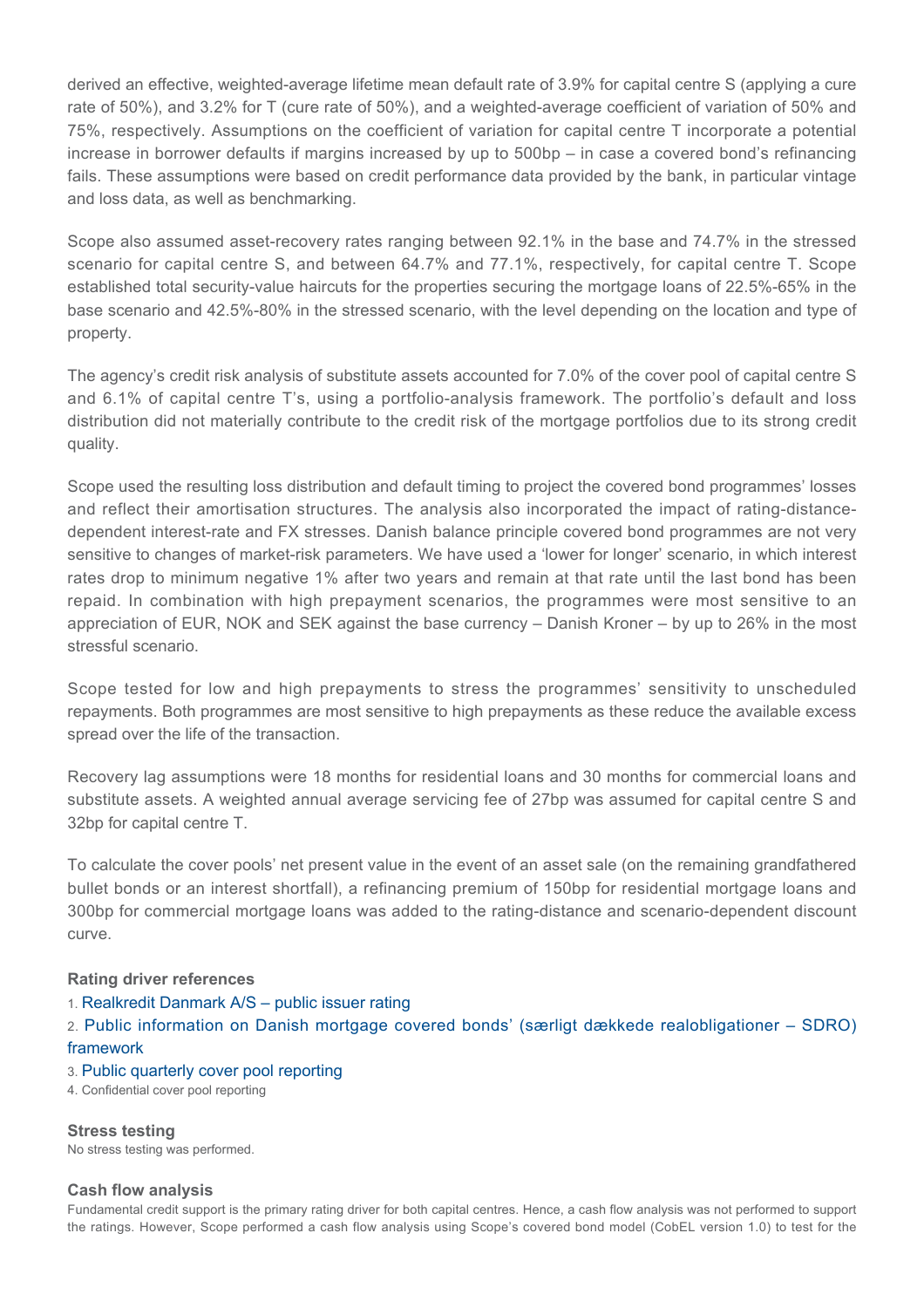programmes' stability in the event of an issuer downgrade. The model applies rating distance-dependent stresses to scheduled cash flows to simulate the impact of increasing credit and market risks. The model outcome is the expected loss for a given level of overcollateralisation as well as the impact of stressed asset sales or variables such as changing prepayment speeds or servicing costs.

#### **Methodology**

The methodology used for this rating and rating outlook (Covered Bond Rating Methodology, 22 July 2020) is available on https://www.scoperatings.com/#!methodology/list.

The model used for this rating and rating outlook (Covered Bonds Expected Loss Model version 1.0) is available in Scope's list of models, published under: https://www.scoperatings.com/#!methodology/list.

Information on the meaning of each rating category, including definitions of default and recoveries can be viewed in the "Rating Definitions - Credit Ratings and Ancillary Services" published on https://www.scoperatings.com/#!governance-and-policies/rating-scale. Historical default rates of the entities rated by Scope Ratings can be viewed in the rating performance report on https://www.scoperatings.com/#governance-and-policies/regulatory-ESMA. Please also refer to the central platform (CEREP) of the European Securities and Markets Authority (ESMA): http://cerep.esma.europa.eu/cerep-web/statistics/defaults.xhtml. A comprehensive clarification of Scope's definitions of default and rating notations can be found at https://www.scoperatings.com/#governance-andpolicies/rating-scale. Guidance and information on how Environmental, Social or Governance factors (ESG factor) are incorporated into the rating can be found in the respective sections of the methodologies or guidance documents provided on https://www.scoperatings.com/#!methodology/list.

The rating outlook indicates the most likely direction of the rating if the rating were to change within the next 12 to 18 months.

#### **Solicitation, key sources and quality of information**

The rated entity and/or its agents participated in the rating process.

The following substantially material sources of information were used to prepare the credit rating: public domain, the rated entity, third parties and Scope internal sources.

Scope considers the quality of information available to Scope on the rated entity or instrument to be satisfactory. The information and data supporting Scope's ratings originate from sources Scope considers to be reliable and accurate. Scope does not, however, independently verify the reliability and accuracy of the information and data.

Prior to the issuance of the rating or outlook action, the rated entity was given the opportunity to review the rating and/or outlook and the principal grounds on which the credit rating and/or outlook is based. Following that review, the rating was not amended\* before being issued.

\* The sentence was amended on 19 August 2020. The text in the initial publication displayed "was amended".

#### **Regulatory disclosures**

This credit rating and/or rating outlook is issued by Scope Ratings GmbH, Lennéstraße 5, D-10785 Berlin, Tel +49 30 27891-0. Lead analyst: Mathias Pleißner, Director

Person responsible for approval of the rating: Karlo Fuchs, Managing Director

The ratings/outlooks were first released by Scope on 29 August 2018. The ratings/outlooks were last updated on 27 August 2019.

#### **Potential conflicts**

Please see www.scoperatings.com for a list of potential conflicts of interest related to the issuance of credit ratings.

#### **Conditions of use / exclusion of liability**

© 2020 Scope SE & Co. KGaA and all its subsidiaries including Scope Ratings GmbH, Scope Analysis GmbH, Scope Investor Services GmbH and Scope Risk Solutions GmbH (collectively, Scope). All rights reserved. The information and data supporting Scope's ratings, rating reports, rating opinions and related research and credit opinions originate from sources Scope considers to be reliable and accurate. Scope does not, however, independently verify the reliability and accuracy of the information and data. Scope's ratings, rating reports, rating opinions, or related research and credit opinions are provided 'as is' without any representation or warranty of any kind. In no circumstance shall Scope or its directors, officers, employees and other representatives be liable to any party for any direct, indirect, incidental or other damages, expenses of any kind, or losses arising from any use of Scope's ratings, rating reports, rating opinions, related research or credit opinions. Ratings and other related credit opinions issued by Scope are, and have to be viewed by any party as, opinions on relative credit risk and not a statement of fact or recommendation to purchase, hold or sell securities. Past performance does not necessarily predict future results. Any report issued by Scope is not a prospectus or similar document related to a debt security or issuing entity. Scope issues credit ratings and related research and opinions with the understanding and expectation that parties using them will assess independently the suitability of each security for investment or transaction purposes. Scope's credit ratings address relative credit risk, they do not address other risks such as market, liquidity, legal, or volatility. The information and data included herein is protected by copyright and other laws. To reproduce, transmit, transfer, disseminate, translate, resell, or store for subsequent use for any such purpose the information and data contained herein, contact Scope Ratings GmbH at Lennéstraße 5 D-10785 Berlin.

Scope Ratings GmbH, Lennéstraße 5, 10785 Berlin, District Court for Berlin (Charlottenburg) HRB 192993 B, Managing Director: Guillaume Jolivet.